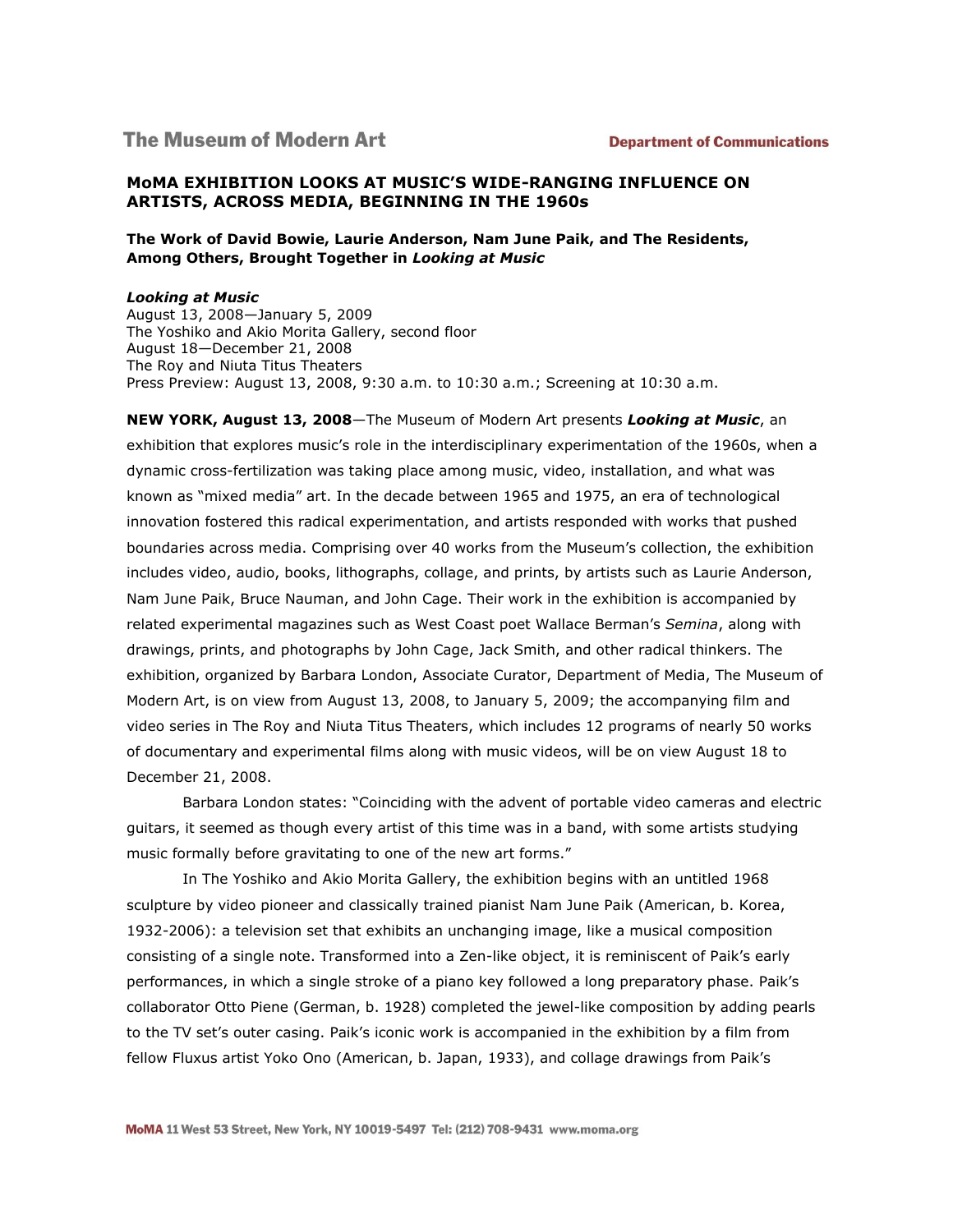friends, the philosopher-composer John Cage (American, 1912-1992) and Ray Johnson (American, 1927-1995).

In the same gallery, the installation *Self-Playing Violin* (1974) by Laurie Anderson (American, b. 1947) incorporates an element of wish fulfillment: her violin has a tiny speaker concealed inside that can produce any piece of music Anderson desires. Trained as a classical violinist, Anderson would talk, sing, and bow a duet with the instrument in performances.

In the video *Organic Honey's Visual Telepathy* (1973), Joan Jonas (American, b. 1936) hums and sings a capella as she tries on different identities, putting on Japanese Noh Theater masks and vamping in front of a mirror. Kneeling on the floor over a piece of white paper under an overhead camera, Jonas, as the title character Organic Honey, slips back her mask to wear it like a hat, then draws a dog's head, the top half on the bottom of the paper, the bottom half on top—on the monitor as the vertical roll bar rolls, the two halves of the drawing coming together in proper position. As she draws, Organic Honey's hands and arms become visible; occasionally her mask looks up at the camera, all to various musical scores.

Ego and alter ego is similarly a strategy for Jack Smith (American, 1932-1989) as seen through a drawing and photograph done at the time of his early 1960s midnight events in his downtown Manhattan loft. At these events Smith would mill around and assemble a costume from heaps of clothes piled up on the floor, with no one quite knowing the distinction between Smith's life and his art. Included in the exhibition is Smith's photograph *Head* (1958).

An ardent guitar player in high school, Bruce Nauman (American, b. 1941) was inspired by the compositions of minimalist composers Steve Reich (American, b. 1936) and La Monte Young (American, b. 1935) (who are represented in the exhibition by their music and printed matter). Included is Nauman's video *Lip Sync* (1969), in which the artist attempts to repeat the title phrase at exactly the same moment he hears himself having just said it. In this 60-minute video, Nauman's face is seen upside down as he performs wearing earmuff headphones in front of a stationary video camera.

Nauman's video is seen in the context of music videos by other ingenious, identity altering media artists including David Bowie, Captain Beefheart, Devo, and The Residents (American, est. 1972). With wit and rarefied electronic inventiveness, The Residents fuse a dark storytelling tradition of the South with an eccentric counter-culture spirit of the Bay Area. Their pre-MTV music video, *The Third Reich 'n' Roll* (1975) inventively parodies pop music and 1960s commercials, in addition to German expressionist cinema of the 1920s.

#### **FILM AND VIDEO PROGRAM:**

A film-and-video series which features works by a selection of video artists and film directors will be screened in The Roy and Niuta Titus Theaters between August 18 and December 21, 2008. The program is organized by Ms. London, along with Hanne Mugaas, Intern, Department of Media. The program includes works from John Cage, Lucinda Childs, Nam June Paik, Michael Snow, Kenneth Anger, Jack Smith, Wallace Berman, and Andy Warhol, among others.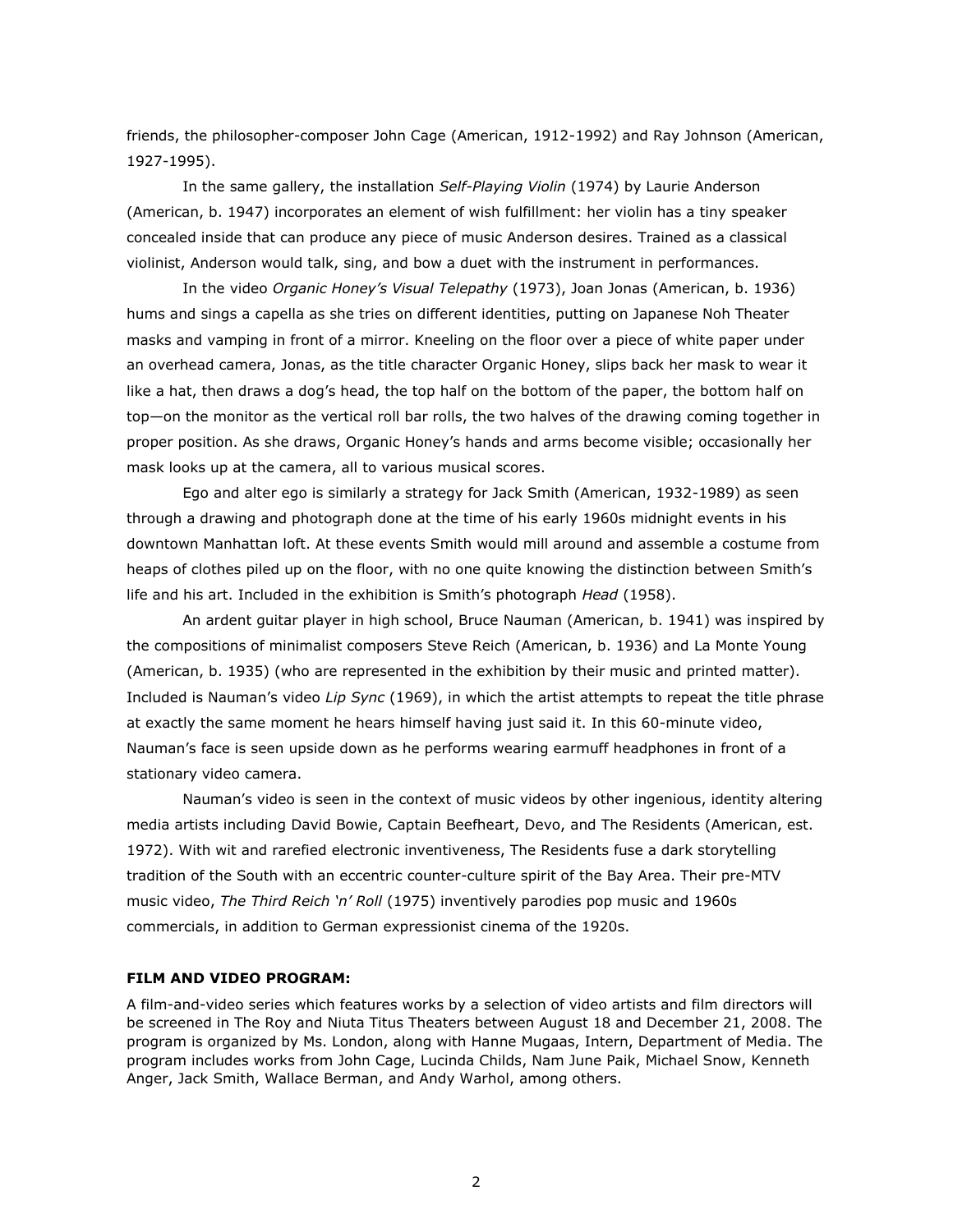# *Art and Music in Popular Culture*

**Dominatrix, "The Dominatrix Sleeps Tonight"**. 1984. USA. Directed and produced by Beth B. Choreographed by Barbara Allen. Streetwise Records. Approx. 4 min.

**The Cars, "Hello Again"**. 1984. USA. Directed by Andy Warhol, Don Munro. Produced by Vincent Fremont for Andy Warhol Studio. Elektra Records. 5 min.

**Toni Basil, "Over My Head"**. 1984. USA. Directed, choreographed, and produced by Toni Basil. Chrysalis Records. 4 min.

**Paul Simon.** "**René and Georgette Magritte with Their Dog After the War"**. 1984. USA. Directed by Joan Logue. 3:53.

**Laurie Anderson, "Sharkey's Day"**. 1984. USA. Directed and produced by Laurie Anderson. Approx. 5 min.

**Sonic Youth, "Tunic (Song for Karen)"**. 1990. USA. Directed by Tony Oursler. Approx. 7 min. **NJS.** 2001–02. USA. Directed by Seth Price. Approx. 3 min.

**Ugly Yelp.** 2000. USA. Directed by Olaf Breuning. 5 min.

**A Little Thought.** 2000. USA. Directed by Rodney Graham. 4 min.

**File Under Sacred Music.** 2003. USA. Directed by Iain Forsyth, Jane Pollard. 5 min.

**Hip Hop Guangzhou.** 2003. China. Directed by Cao Fei. 3 min.

**You Are My Sister.** 2005. USA. Directed by Charles Atlas. Approx. 4 min.

**Oh No, Hey, It Had No Feelings, Beat and Perv.** 1999. USA. Directed by Aida Ruilova. 7 min. **Apple GarageBand Auto Tune Demonstration.** 2007. USA. Directed by Cory Arcangel. 3 min. Program Approx. 59 min.

**Thursday, August 21, 2008, 6:00 p.m., T2**

**Saturday, September 6, 2:00 p.m., T2**

**Sunday, September 14, 4:30 p.m., T2**

### *Eight Short Films*

**Aleph.** 1958–76. USA. Directed by Wallace Berman. Distributed by Canyon Cinema. 10 min. **Scotch Tape.** 1959–62. USA. Directed by Jack Smith. Distributed by Canyon Cinema. 3 min. **Stockhausen's** *Originale* **Doubletakes.** 1964–94. USA. Directed by Peter Moore. Distributed by EAI. 30 min.

**Digital Experiment at Bell Labs.** 1966. USA. Directed by Nam June Paik. Distributed by EAI. 4 min.

**Straight and Narrow.** 1970. USA. Directed by Beverly and Tony Conrad. Distributed by LUX, London. 10 min.

**Violin Power.** 1970–78. USA. Directed by Steina. 10 min.

**Migration.** 1976. USA. Directed by Bill Viola. 7 min.

**Winter Wind.** 2004. USA. Directed by Andrew Deustch. 7 min.

Program 81 min.

**Thursday, August 21, 2008, 8:00 p.m., T2**

# *Films*

**Wavelength.** 1967. USA. Directed by Michael Snow. Snow's groundbreaking structural film consists of a single, forty-five-minute-long tracking shot through the length of a room, accompanied by slowly-increasing sine tones. As the camera moves forward, one registers the passing of several nights and days. 45 min.

**Crossroads.** 1976. USA. Directed by Bruce Conner. Music by Patrick Gleeson, Terry Riley. Shown in slow motion from twenty-seven different angles and accompanied by Riley's electric organ score, a 1945 atomic-bomb explosion at Bikini Atoll attains a haunting beauty. 36 min.

**Monday, August 18, 2008, 8:00 p.m., T2 Thursday, September 4, 8:30 p.m., T2 Saturday, September 13, 6:30 p.m., T2**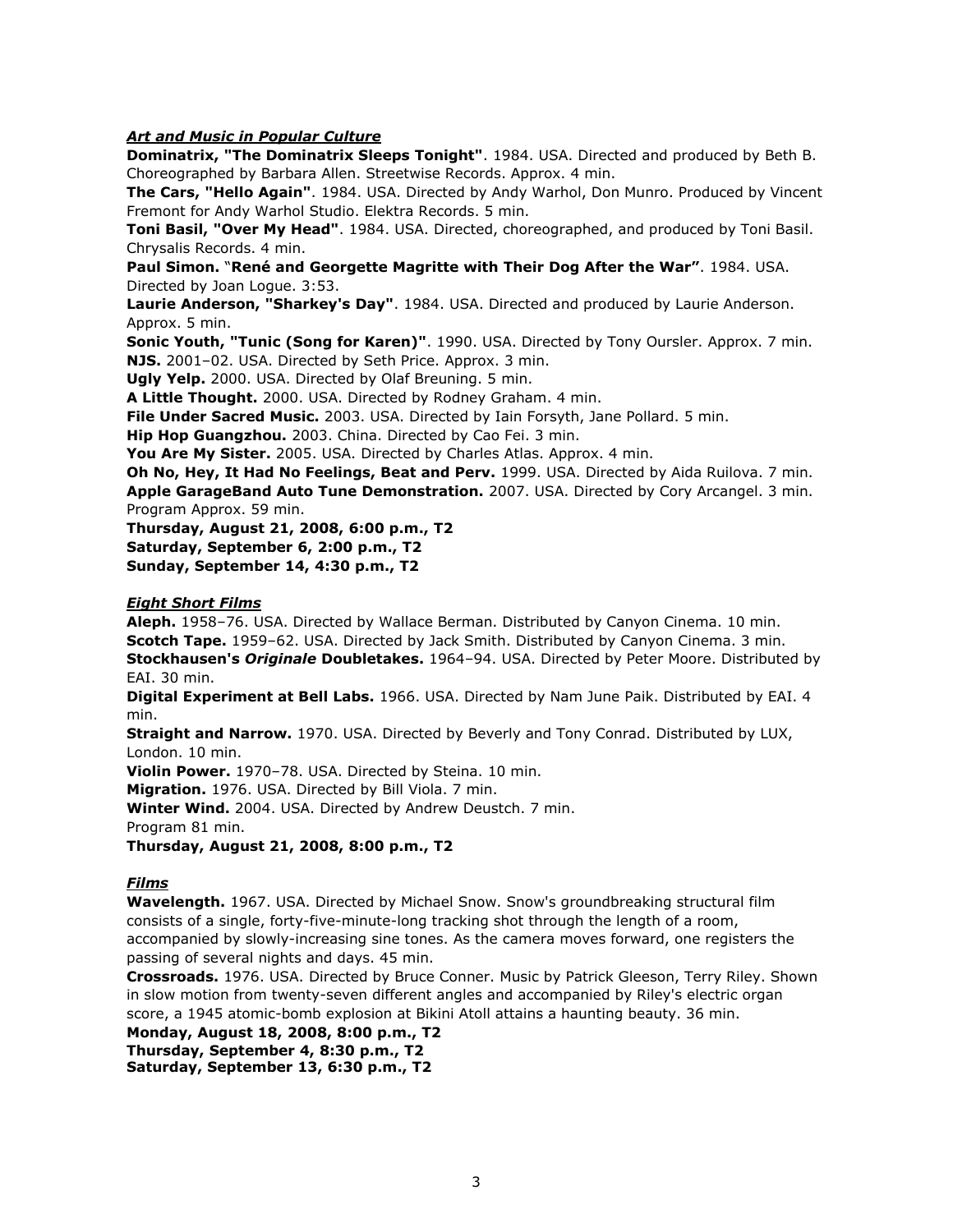**Scorpio Rising.** 1963. USA. Directed by Kenneth Anger. A precursor of the music video, this short documentary-style feature contains no dialogue, and rapidly intercuts images against a score of slyly selected pop tunes. 30 min.

**Flaming Creatures.** 1963. USA. Directed by Jack Smith. Sound by Tony Conrad. Described by the artist as "a comedy set in a haunted music studio," this carnal, polysexual explosion of the filmic terrain caused an uproar upon its release. Distributed by Canyon Cinema. 43 min.

**Wednesday, August 20, 2008, 6:00 p.m., T2 Wednesday, September 3, 8:30 p.m., T2 Saturday, September 13, 2:00 p.m., T2**

**Fully Awake: Black Mountain College.** 2007. USA. Directed by Cathryn Zommer and Neeley House. 60 min. While popularly known as the location for such events as Buckminster Fuller's geodesic dome, John Cage's first 'happening' and the publishing of the Black Mountain Review, the film focuses on the unique educational approach of Black Mountain College. The school balanced academics, art, manual labor and communal living to educate the whole person--head, hand, and heart. The directors used archival photographs, interviews with students, teachers, historians, and current artists.

**Friday, October 3, 2008, 6:30 p.m., T2 Saturday, October 4, 2:00 p.m., T2**

**Wild Combination: A Portrait of Arthur Russell.** 2008. USA. Directed by Matt Wolf. 68 min. Arthur Russell Jr. (1952-92) was an American cellist, composer, singer, and disco artist. While he found the most success as a dance music artist, Russell's career bridged New York's downtown, rock, and dance music scenes; his collaborators ranged from Philip Glass to David Byrne to Nicky Siano. Relatively unknown during his life, a series of reissues and posthumous releases has raised his profile in recent years.

**Friday, December 5, 2008, 7:00 p.m., T2 Friday, December 19, 8:00 p.m., T2**

# *John Cage/ Nam June Paik*

**The Strange Music of Nam June Paik.** 1975. Directed and produced by Camera Three. Color, sound. 27 min. This historical document locates Nam June Paik's artistic origins as a composer, tracing his studies at the Conservatory for Music in Freiburg, his work with Karlheinz Stockhausen in Cologne, and the influence of the art and ideas of John Cage on his work.

**Nam June Paik: A Tribute to John Cage.** 1973, re-edited 1976. Color, sound. 29 min. In this multifaceted homage to John Cage, Paik creates a pastiche of Cage's performances and anecdotes, interviews with friends and colleagues, and examples of Paik's own participatory music and video work that parallel Cage's strategies and concerns.

**John Cage: Catch 44.** 1971. Color, sound. 39 min. Co-produced by Nam June Paik, the work fuses Cage's compositional precepts with the immediacy and real time of video. Cage is seen performing and preparing for the program "WGBX: A Telecast for Composers and Technicians," presented by the Boston public television station WGBX-TV (Channel 44). Program 95 min.

**Saturday, September 6, 2008, 4:15 p.m., T2 Sunday, September 13, 2:00 p.m., T2**

# *9 Evenings: Theatre & Engineering*

Growing interest in the new technologies generated by the rapid developments of the early 1960s led several artists to collaborate with Billy Klüver and his fellow engineers at Bell Laboratories. In late 1965 Klüver and Robert Rauschenberg formed Experiments in Art and Technology (E.A.T.), a project that provided artists, dancers, and composers with access to new technology and presented the resulting works to a wider audience. Ten invited artists—John Cage, Lucinda Childs,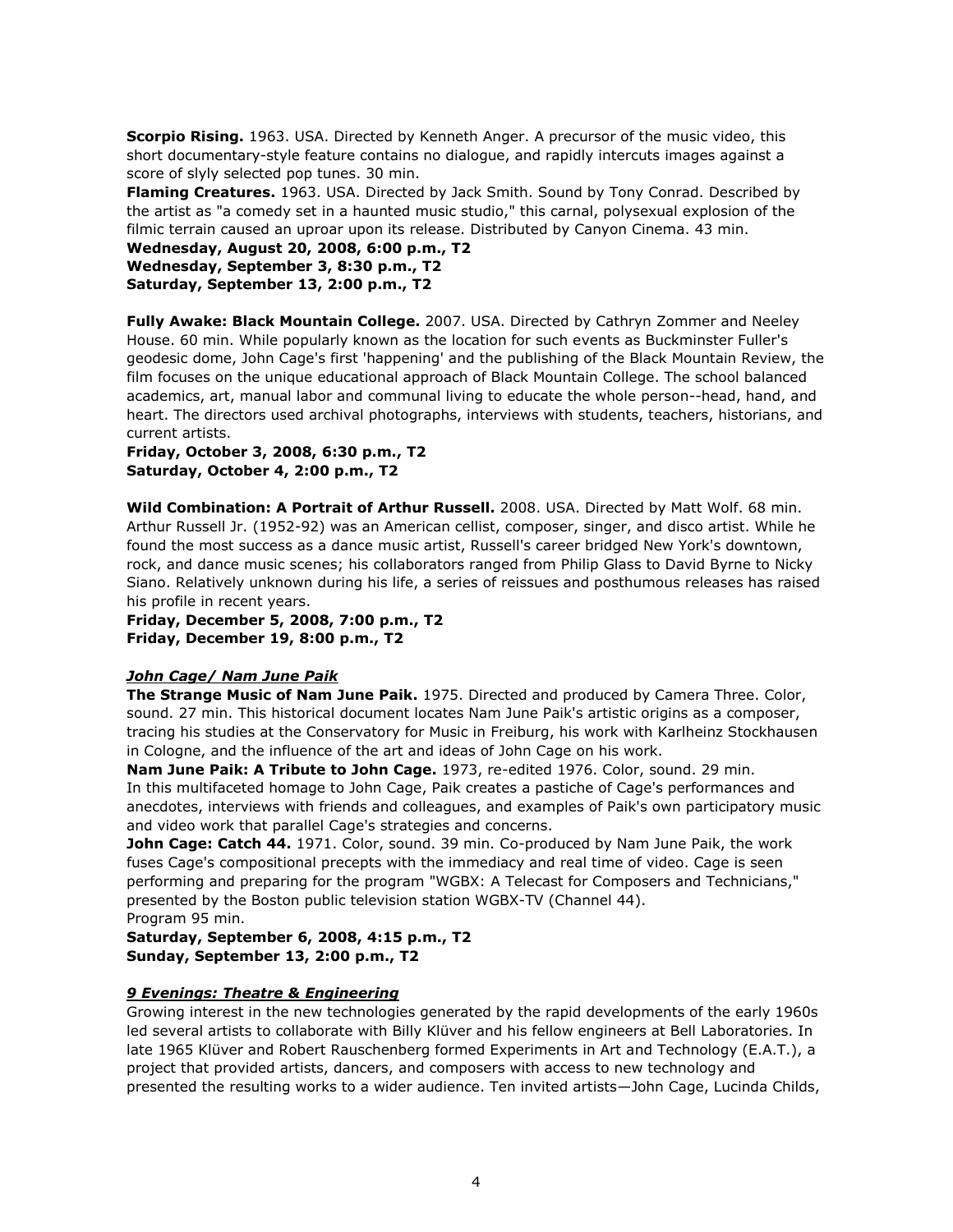Öyvind Fahlström, Alex Hay, Deborah Hay, Steve Paxton, Yvonne Rainer, Robert Rauschenberg, David Tudor, and Robert Whitman—worked for ten months in collaboration with thirty Bell Laboratories engineers and scientists to develop custom technical equipment. The new equipment was then featured in a series of performances presented in October 1966 at New York City's 69th Regiment Armory.

**Variations VII.** 2008. USA. John Cage. 41 min. **Vehicle.** 2008. USA. Lucinda Childs. 10 min. Screening followed by conversation with producer Julie Martin, director Barbro Schultz Lundestam, and artist Robert Whitman. **Thursday, October 2, 2008, 7:00 p.m., T2**

**Kisses Sweeter than Wine.** 1996. Öyvind Fahlström. 71 min. **Open Score.** 1997. Robert Rauschenberg. 31 min. Program 102 min. **Friday, October 2, 2008, 8:30 p.m., T2**

**Vehicle**. 2008. Lucinda Childs. 10 minutes **Two Holes of Water – 3**. 2008. Robert Whitman. 10 min. **Carriage Discreteness**. 2008. Yvonne Rainer. 10 min. **Physical Things**. 2008. Steve Paxton. 10 min. **Solo**. 2008. Deborah Hay. 10 min. **Grass Field**. 2008. Alex Hay. 10 min. Program 70 min. **Saturday, October 4, 2008, 4:30 p.m., T2**

**Variations VII.** 2008. John Cage. 41 min. **Bandoneon.** 2008. David Tudor. 41 min. Program 82 min. **Monday, August 18, 2008, 6:00 p.m., T2 Wednesday, August 20, 9:00 p.m., T2 Saturday, October 4, 7:00 p.m., T2**

#### *Music with Roots in the Aether*

**Music with Roots in the Aether**. 1975. Directed by Robert Ashley. A large-scale documentation of the "post-serial" / "post-Cage" movement that that came into American concert music in the 1960s features seven composers who made international reputations for the originality of their work. The style of the video presentation came from Ashley's need to closely observe music being performed in its own space-timeframe. The visual style for showing the music being made became the "theater" (the stage) for the interviews and the portraits of composers.

#### **Part 1: Robert Ashley**

Ashley is a contemporary American composer best known for his operas, theatrical endeavors, and pioneering work with audio synthesis. 120 min.

**Thursday, November 20, 2008, 4:00 p.m., T2**

#### **Part 2: David Behrman**

A minimalist composer, Behrman's music involves interactions between live performers and computers.

120 min.

**Thursday, November 20, 2008, 6:00 p.m., T2 Saturday, November 29, 2:00 p.m., T2**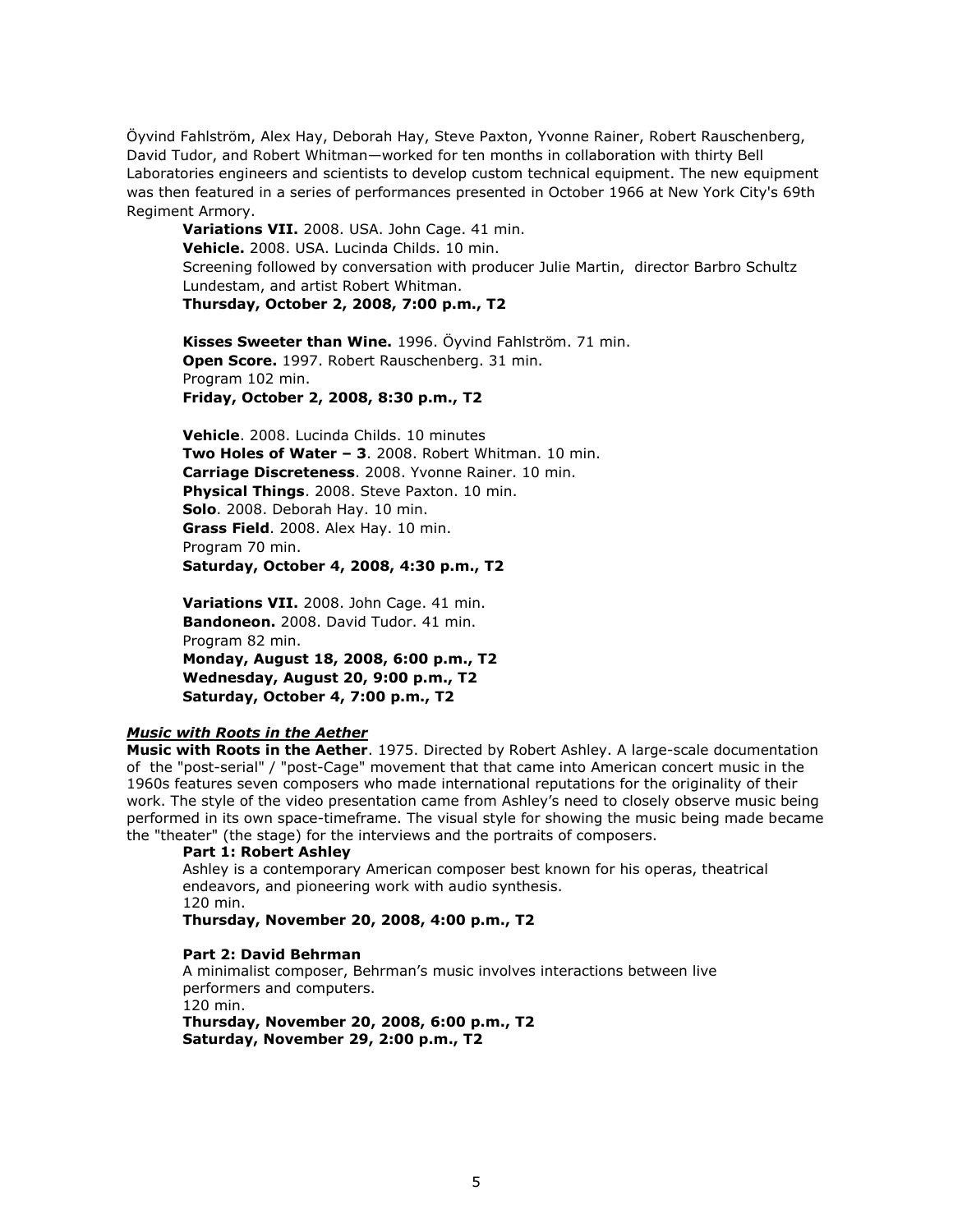### **Part 3: Philip Glass**

A prolific, self-described "musician with repetitive structures," his early Minimalist style has evolved through Classical and experimental directions. 120 min.

**Wednesday, November 26, 2008, 6:00 p.m., T2**

#### **Part 4: Alvin Lucier**

In his experimental compositions, Lucier explored auditory perception from a scientific point of view. Much of his work is influenced by the physical properties of sound itself. 120 min

**Wednesday, November 26, 2008, 8:00 p.m.,T2 Saturday, November 29, 4:00 p.m., T2**

#### **Part 5: Gordon Mumma**

Mumma co-founded the Cooperative Studio for Electronic Music in Ann Arbor, Michigan with Ashley, and was a musician with the Merce Cunningham Dance Company, and a member of the Sonic Arts Union with Ashley, Berhman, and Lucier. 120 min.

**Friday, November 28, 2008 4:00 p.m., T2 Saturday, November 29, 6:00 p.m., T2**

#### **Part 6: Pauline Oliveros**

Oliveros is an accordionist and composer whose meditative and often improvised works had a central role in the history of post-war electronic music. 120 min.

**Friday, November 28, 2008, 8:00 p.m., T2**

### **Part 7: Terry Riley**

Riley is a West Coast Minimalist composer whose early endeavors were influenced by Stockhausen, until he crossed paths with La Monte Young. He became involved with the experimental San Francisco Tape Music Center, where he worked with Oliveros and studied with Pandit Pran Nath, the Indian classical vocalist who also taught Young and Marian Zazeela. During the 1960s Riley held his famous "All-Night Concerts," during which he improvised until sunrise using an old organ harmonium and tape-delayed saxophone. 120 min.

**Friday, November 28, 2008 6:00 p.m., T2 Saturday, November 29, 8:00 p.m., T2**

#### *David Bowie*

Music video program introduced by Thurston Moore, singer, songwriter, and guitarist of Sonic Youth. 90 min. Bowie began playing the saxophone when he was 13-years old. After graduating from a technical high school with a strong art department, he worked as a commercial artist before studying mime and, later, playing in bands. In 1969 he co-founded Beckenham Arts Lab in South London, England, a crucible for experimentation that hosted artist studios, poetry readings, and events such as light shows, theatrical and dance performances, and puppet shows. Program includes classics Space Oddity, Life on Mars, Diamond Dogs, Let's Dance, Ashes to Ashes, among other Bowie videos.

**Monday, December 1, 2008, 7:00 p.m., T1 Friday, December 19, 6:00 p.m., T2 (repeat of program)**

# *The Velvet Underground*

**The Velvet Underground.** 1966. Directed by Andy Warhol. Black and white, sound. 66 min. The film shows the band, the Velvet Underground, rehearsing at the Factory for an upcoming performance. The film appears to have been produced with the intention of projecting it behind the Velvets during the Exploding Plastic Inevitable, Warhol's multi-media presentations of the rock